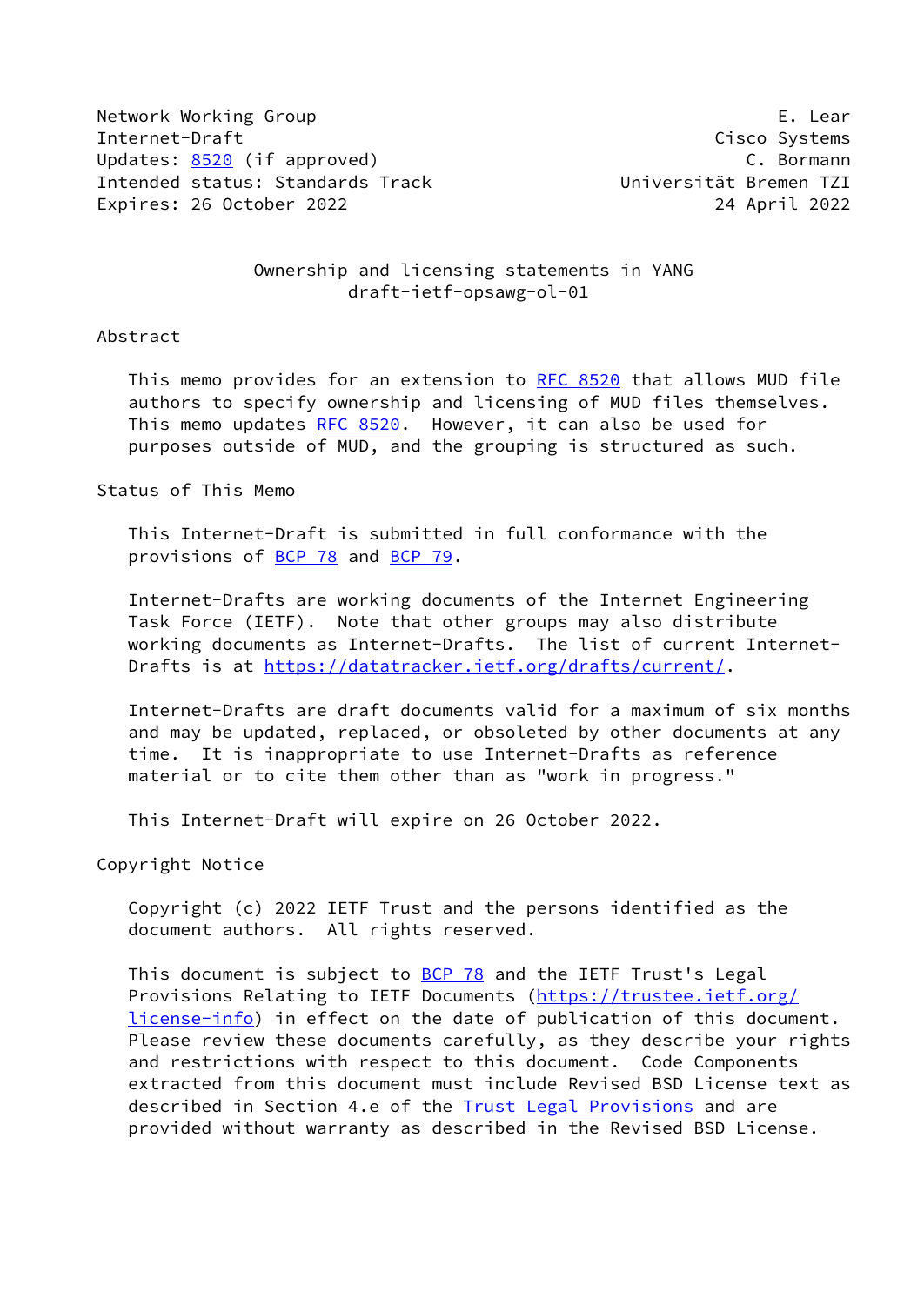<span id="page-1-1"></span>

| April 2022<br>Internet-Draft<br>Owner and Licensing Statements |  |  |
|----------------------------------------------------------------|--|--|
|----------------------------------------------------------------|--|--|

## Table of Contents

|  | The owner-license extension and model $\dots \dots \dots \dots$ |  |
|--|-----------------------------------------------------------------|--|
|  | $\frac{3}{2}$ . The YANG schema for ownership and licensing 3   |  |
|  |                                                                 |  |
|  |                                                                 |  |
|  |                                                                 |  |
|  |                                                                 |  |
|  |                                                                 |  |
|  |                                                                 |  |
|  | Appendix A. Changes from Earlier Versions $\frac{7}{2}$         |  |
|  |                                                                 |  |

## <span id="page-1-0"></span>[1](#page-1-0). Introduction

 [RFC8520] Manufacturer Usage Descriptions (MUD) can be used to describe devices and their requirements to the network infrastructure. The original version of the specification does not provide for a means to specify ownership and licensing of the MUD file itself. This can hinder those wishing to use, modify, or adapt MUD files for the purpose of offering them, when the manufacturer is not involved.

\* \*Issue\*: Should this be an owner or an originator?

 To avoid any confusion, we define an extension that allows for specifying of owners and licensing terms for MUD files.

 Those generating MUD files SHOULD use this extension, and thus this extension updates [RFC 8520](https://datatracker.ietf.org/doc/pdf/rfc8520).

 There are two ways to specify a license: a URL pointing to the license itself or an SPDX tag [[SPDX\]](#page-7-2). If an SPDX tag is supplied consumers MUST interpret that tag through its meaning as specified by  $[$  SPDX $]$  .

 \* \*Issue\*: Should we simply say that a URI contains a colon and SPDX license identifier doesn't?

 This grouping may be used for other YANG models that reside as static objects.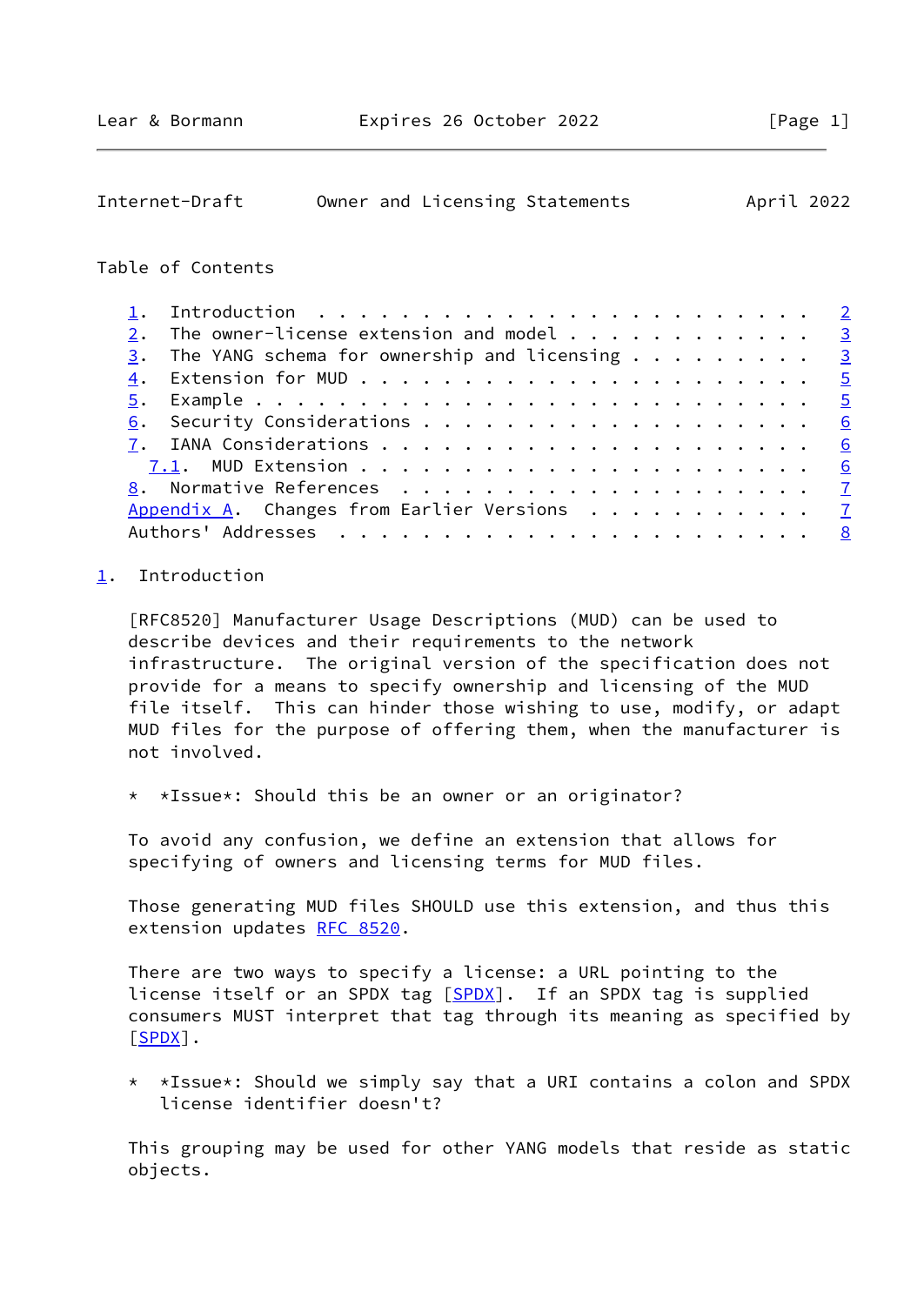The key words "MUST", "MUST NOT", "REQUIRED", "SHALL", "SHALL NOT", "SHOULD", "SHOULD NOT", "RECOMMENDED", "NOT RECOMMENDED", "MAY", and "OPTIONAL" in this document are to be interpreted as described in [BCP 14](https://datatracker.ietf.org/doc/pdf/bcp14) [\[RFC2119](https://datatracker.ietf.org/doc/pdf/rfc2119)] [\[RFC8174](https://datatracker.ietf.org/doc/pdf/rfc8174)] when, and only when, they appear in all capitals, as shown here.

| Expires 26 October 2022<br>Lear & Bormann | [Page 2] |
|-------------------------------------------|----------|
|-------------------------------------------|----------|

<span id="page-2-1"></span>Internet-Draft Owner and Licensing Statements April 2022

<span id="page-2-0"></span>[2](#page-2-0). The owner-license extension and model

 Because the model is primarily motivated by MUD, and based on the way that YANG trees are formed, the model appears as an augmentation for MUD.

```
 module: ietf-ol
```
- augment /mud:mud: +--rw ol +--rw owners\* string +--rw (license-type)?  $+--$ : (spdx-lt) | +--rw spdx-tag? string +--:(url) +--rw license-info? inet:uri
- \* \*Issue\*: Should different owners possibly have their own license types? (Logical and, derived works.)
- \* \*Issue\*: Should a single owner possibly have multiple license types? (Logical or, multi-licensing.)
- <span id="page-2-2"></span>[3](#page-2-2). The YANG schema for ownership and licensing

The following grouping and augmentation are proposed.

```
 <CODE BEGINS>
 file "ietf-ol@2021-05-21.yang"
 module ietf-ol {
   yang-version 1.1;
   namespace "urn:ietf:params:xml:ns:yang:ietf-ol";
   prefix ol;
   import ietf-inet-types {
     prefix inet;
```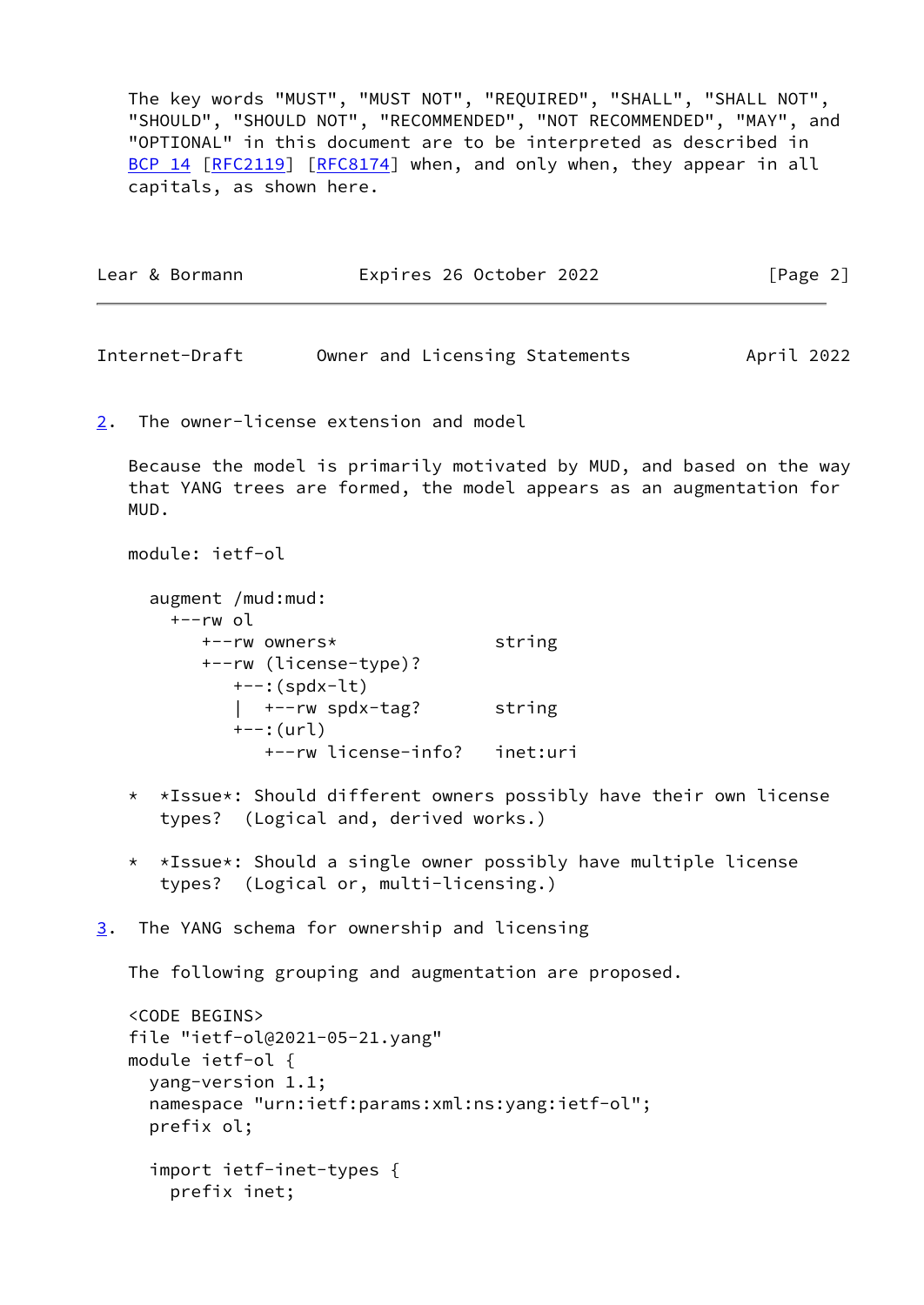```
 }
     import ietf-mud {
       prefix mud;
     }
     organization
       "IETF OPSAWG (Ops Area) Working Group";
     contact
       "WG
        Web: http://tools.ietf.org/wg/opsawg/
Lear & Bormann Expires 26 October 2022 [Page 3]
Internet-Draft Owner and Licensing Statements April 2022
```
 WG List: opsawg@ietf.org Author: Eliot Lear lear@cisco.com Author: Carsten Bormann <cabo@tzi.org>"; description "This YANG module to indicate ownership and licensing.

 Copyright (c) 2021 IETF Trust and the persons identified as authors of the code. All rights reserved.

 Redistribution and use in source and binary forms, with or without modification, is permitted pursuant to, and subject to the license terms contained in, the Simplified BSD License set forth in [Section 4.](#page-5-0)c of the IETF Trust's Legal Provisions Relating to IETF Documents [\(https://trustee.ietf.org/license-info\)](https://trustee.ietf.org/license-info).

 This version of this YANG module is part of RFC XXXX [\(https://www.rfc-editor.org/info/rfcXXXX](https://www.rfc-editor.org/info/rfcXXXX)); see the RFC itself for full legal notices.

 The key words 'MUST', 'MUST NOT', 'REQUIRED', 'SHALL', 'SHALL NOT', 'SHOULD', 'SHOULD NOT', 'RECOMMENDED', 'NOT RECOMMENDED', 'MAY', and 'OPTIONAL' in this document are to be interpreted as described in  $BCP$  14 [\(RFC 2119](https://datatracker.ietf.org/doc/pdf/rfc2119)) [\(RFC 8174](https://datatracker.ietf.org/doc/pdf/rfc8174)) when, and only when, they appear in all capitals, as shown here. ";

```
 revision 2021-05-21 {
   description
     "Initial proposed standard.";
```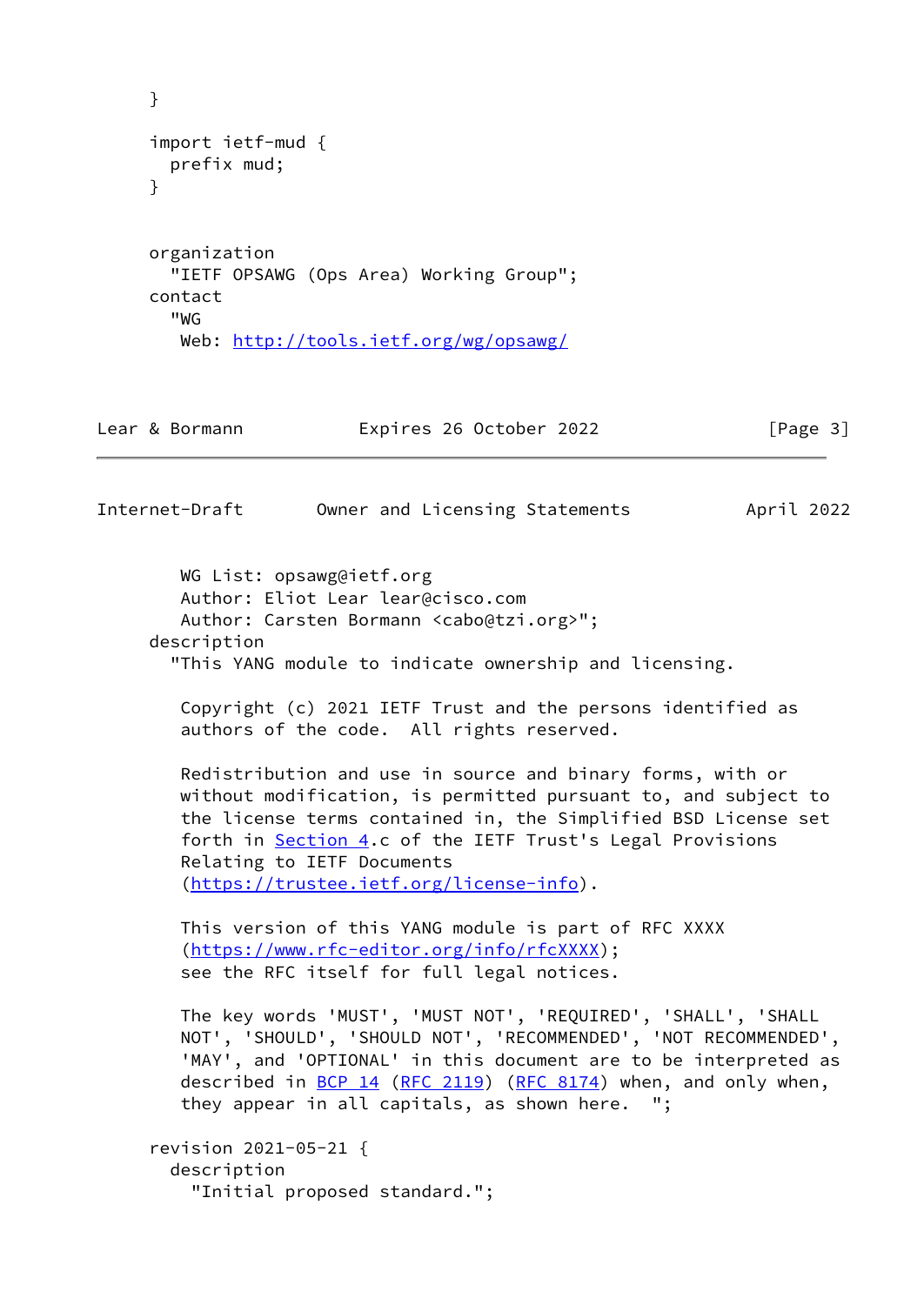```
 reference
          "RFC XXXX: Extension for ownership and licensing";
      }
      grouping ol-extension {
        description
          "OL extension grouping";
        container ol {
          description
            "container relating to ownership and licensing.";
          leaf-list owners {
          type string;
           description
              "A list of owners, may be in the form of a copyright
               Example: Copyright (c) Jane Smith. All rights Reserved.";
 }
          choice license-type {
            description "Either choose a standard license type or point
                         to one of your own.";
Lear & Bormann             Expires 26 October 2022               [Page 4]
Internet-Draft Owner and Licensing Statements April 2022
            case spdx-lt {
              leaf spdx-tag {
                type string;
                description "SPDX License Identifier, as indicated at
                            https://spdx.org/licenses/";
 }
 }
           case url {
             leaf license-info {
                type inet:uri;
                description "A URL pointing to licensing information.";
 }
           }
          }
        }
      }
      augment "/mud:mud" {
        description
          "Add extension for Ownership and licensing.";
        uses ol-extension;
      }
```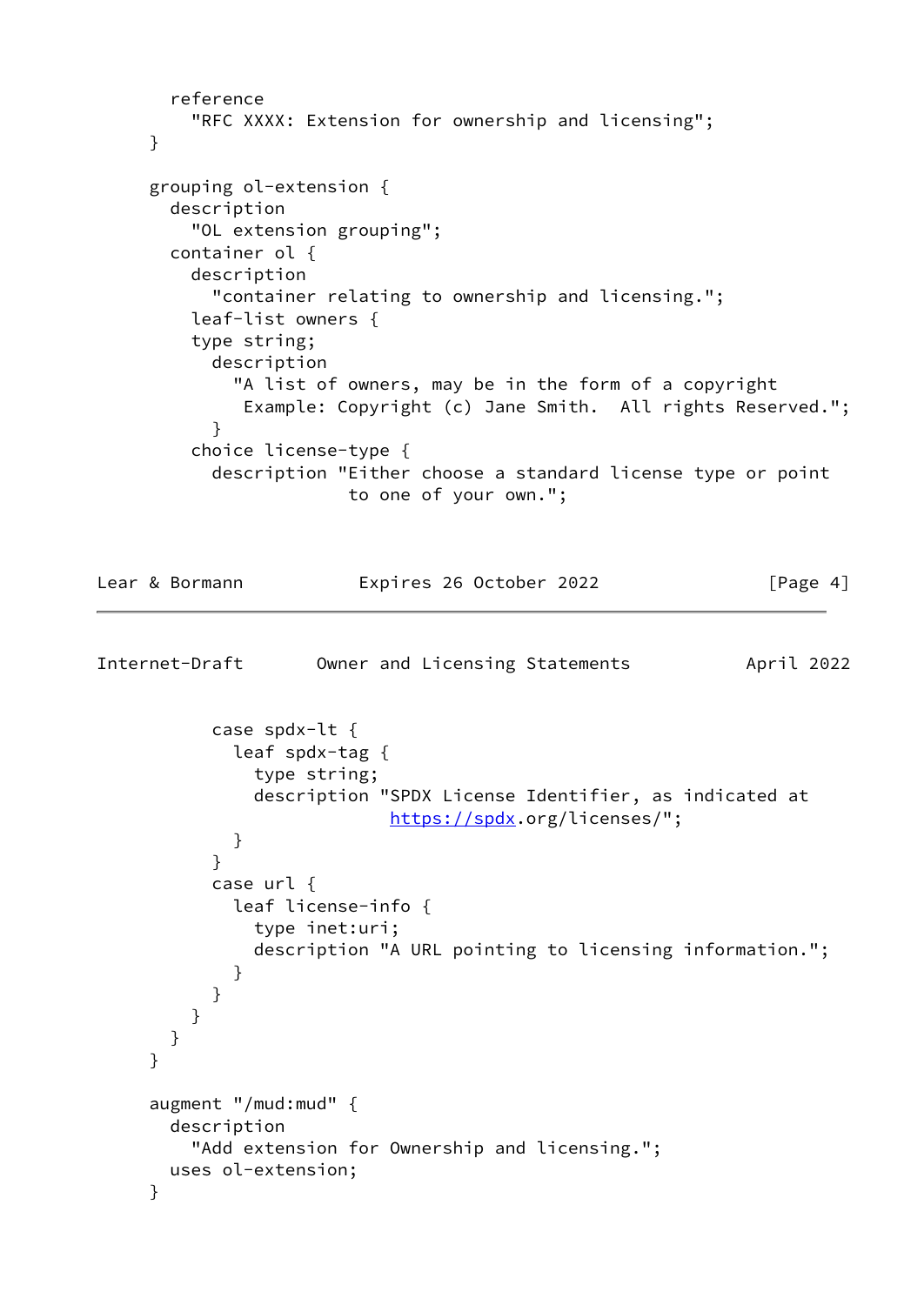} <CODE ENDS>

<span id="page-5-0"></span>[4](#page-5-0). Extension for MUD

 MUD files using this extension MUST include "ol" in the extensions array, as specified by [\[RFC8520](https://datatracker.ietf.org/doc/pdf/rfc8520)].

<span id="page-5-1"></span>[5](#page-5-1). Example

 In this example, the Frobmaster company is using the 0BSD SPDX tag to indicate a relatively open license. The "ol" extension and container are present. There is a single owner listed.

<span id="page-5-2"></span>

| Lear & Bormann                                                                                                                                    | Expires 26 October 2022                                                                                                                                                                                                    | [Page 5]   |
|---------------------------------------------------------------------------------------------------------------------------------------------------|----------------------------------------------------------------------------------------------------------------------------------------------------------------------------------------------------------------------------|------------|
| Internet-Draft                                                                                                                                    | Owner and Licensing Statements                                                                                                                                                                                             | April 2022 |
| " $i$ etf-mud:mud": {<br>"mud-version": 1,<br>"extensions": $\lceil$<br>"ol"<br>」,<br>"ol": $\{$<br>"owners": [<br>],<br>"spdx-tag": "0BSD"<br>}, | "Copyright (c) FrobMaster 2021. All Rights Reserved"<br>"mud-url": "https://frobs.example.com/mud/Frob.json",<br>"mud-signature": "https://frobs.example.com/mud/Frob.p7s",<br>"last-update": "2021-05-24T11:26:04+00:00", |            |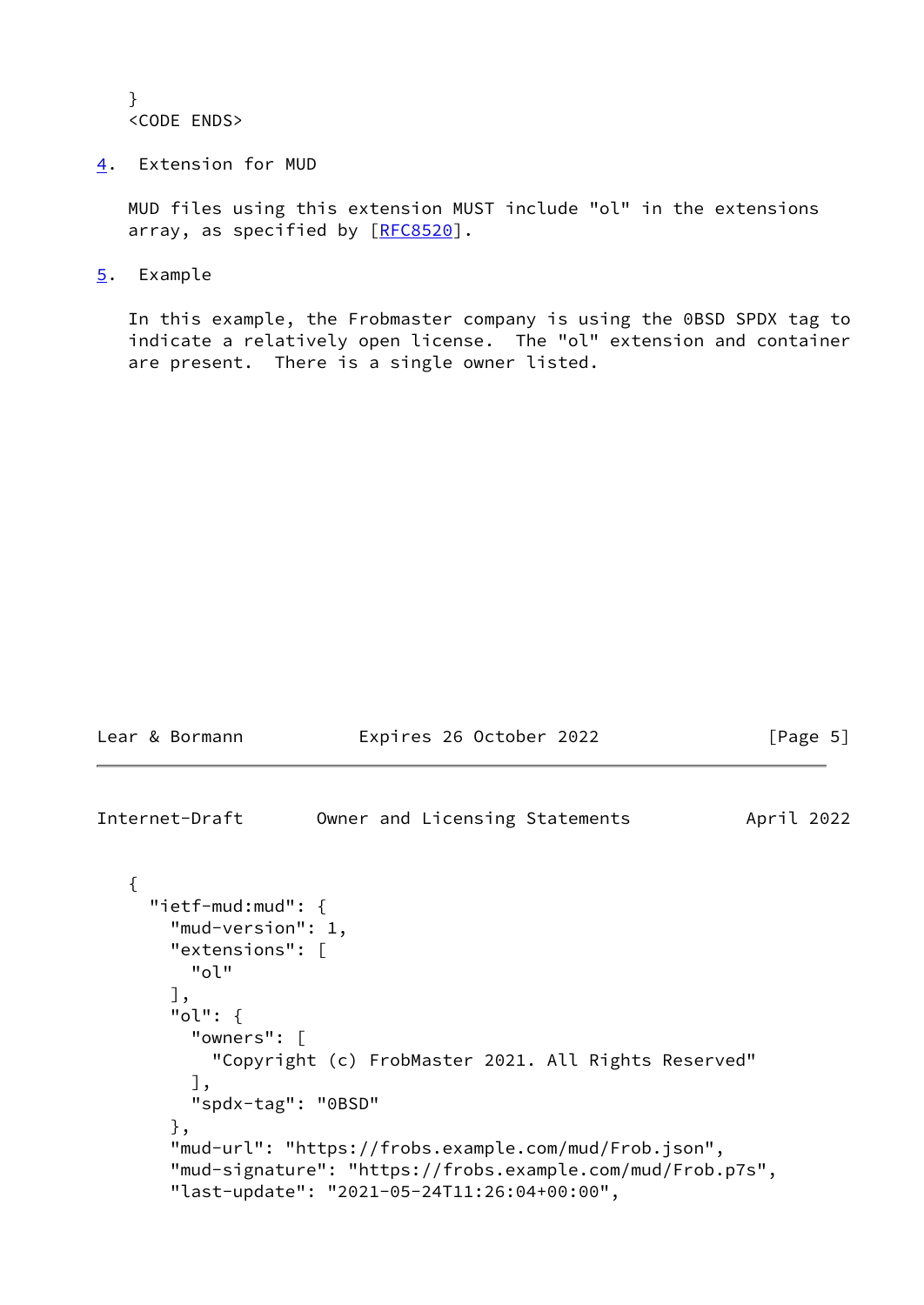```
 "cache-validity": 48,
     "is-supported": true,
     "systeminfo": "This device helps produce frobs",
     "mfg-name": "FrobMaster",
     "documentation": "https://frobs.example.com/doc",
     "model-name": "Frobinator"
     }
 }
```
- \* \*Task\*: need Makefile for validating this against MUD. (Probably put this into a separate file, too.)
- \* \*Issue\*: Should we give an example for usage outside yang?
- <span id="page-6-0"></span>[6](#page-6-0). Security Considerations

The security considerations of Section [16 of \[RFC8520\]](https://datatracker.ietf.org/doc/pdf/rfc8520#section-16) with respect to obtaining validation for information claimed in a MUD file do apply. While the information described in this specification is not intended to directly influence the behavior of protective infrastructure, it may be used by an aggregator as input for deciding the legal basis that enables providing aggregated information; depending on the juridical environment, false information in the MUD file may thus expose the aggregator to additional legal risk.

- <span id="page-6-1"></span>[7](#page-6-1). IANA Considerations
- <span id="page-6-2"></span>[7.1](#page-6-2). MUD Extension

 The IANA is requested to add "ol" to the MUD extensions registry of [\[IANA.mud](#page-6-5)] as follows:

Extension Name:

<span id="page-6-4"></span>

| Lear & Bormann                     | Expires 26 October 2022        | [Page 6]   |  |
|------------------------------------|--------------------------------|------------|--|
| Internet-Draft                     | Owner and Licensing Statements | April 2022 |  |
| οl                                 |                                |            |  |
| $\sim$ $\sim$ $\sim$ $\sim$ $\sim$ |                                |            |  |

 Standard reference: This document

<span id="page-6-3"></span>[8](#page-6-3). Normative References

<span id="page-6-5"></span>[IANA.mud] IANA, "Manufacturer Usage Description (MUD)",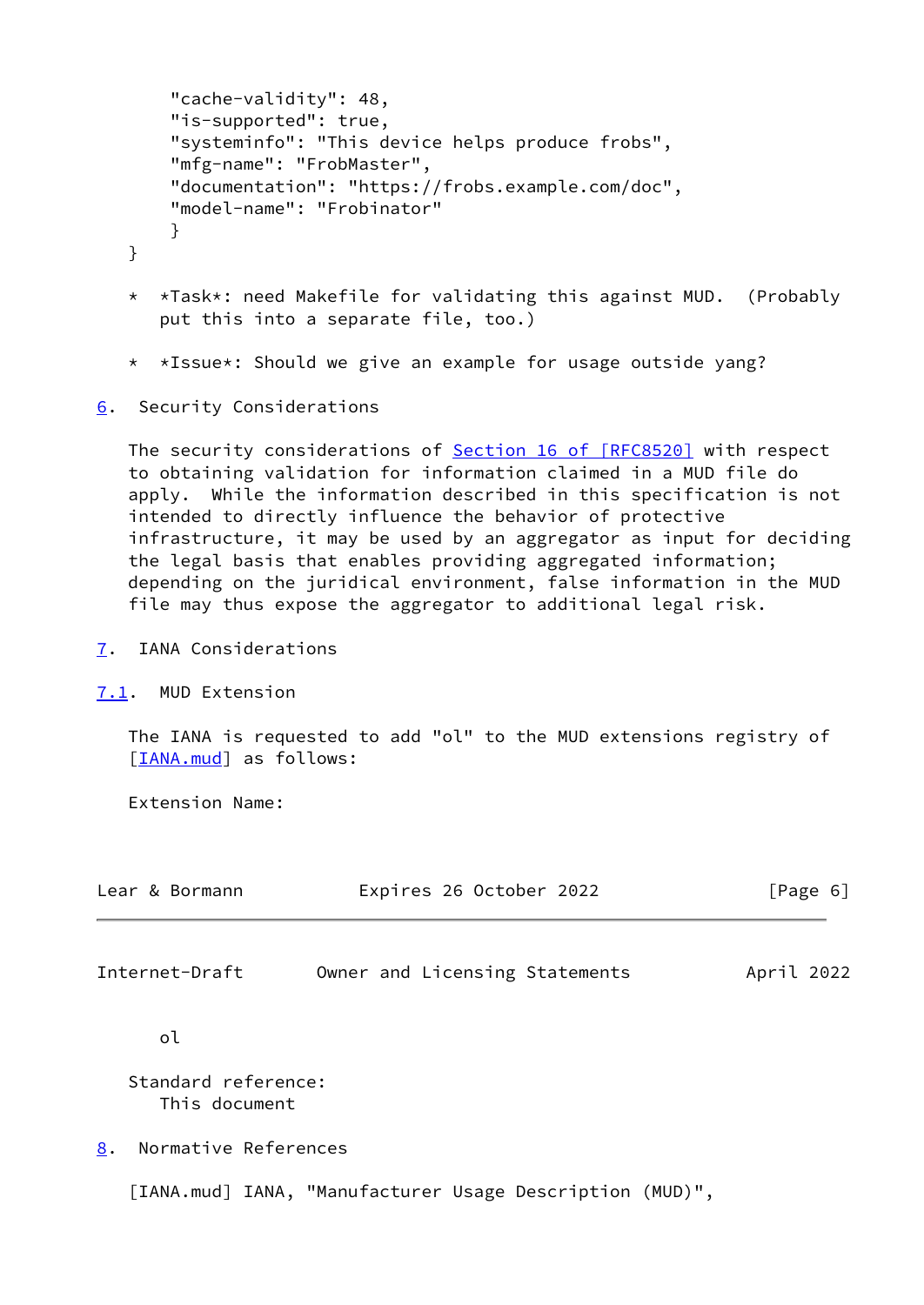<[https://www.iana.org/assignments/mud>](https://www.iana.org/assignments/mud).

- [RFC2119] Bradner, S., "Key words for use in RFCs to Indicate Requirement Levels", [BCP 14](https://datatracker.ietf.org/doc/pdf/bcp14), [RFC 2119](https://datatracker.ietf.org/doc/pdf/rfc2119), DOI 10.17487/RFC2119, March 1997, <[https://www.rfc-editor.org/info/rfc2119>](https://www.rfc-editor.org/info/rfc2119).
- [RFC8174] Leiba, B., "Ambiguity of Uppercase vs Lowercase in [RFC](https://datatracker.ietf.org/doc/pdf/rfc2119) [2119](https://datatracker.ietf.org/doc/pdf/rfc2119) Key Words", [BCP 14](https://datatracker.ietf.org/doc/pdf/bcp14), [RFC 8174,](https://datatracker.ietf.org/doc/pdf/rfc8174) DOI 10.17487/RFC8174, May 2017, [<https://www.rfc-editor.org/info/rfc8174](https://www.rfc-editor.org/info/rfc8174)>.
- [RFC8520] Lear, E., Droms, R., and D. Romascanu, "Manufacturer Usage Description Specification", [RFC 8520,](https://datatracker.ietf.org/doc/pdf/rfc8520) DOI 10.17487/RFC8520, March 2019, <[https://www.rfc-editor.org/info/rfc8520>](https://www.rfc-editor.org/info/rfc8520).
- <span id="page-7-2"></span>[SPDX] The Linux Foundation, "SPDX Specification 2.1", 2016.

<span id="page-7-0"></span>[Appendix A.](#page-7-0) Changes from Earlier Versions

Draft  $-01$ :

- \* Format IANA considerations
- \* Discuss security considerations

Draft  $-00$ :

\* Resubmit unchanged

Individual Draft -01:

- \* Add some issues
- \* correct spacing

Individual Draft -00:

\* Initial revision

| Expires 26 October 2022<br>Lear & Bormann | [Page 7] |
|-------------------------------------------|----------|
|-------------------------------------------|----------|

<span id="page-7-1"></span>

| Internet-Draft | Owner and Licensing Statements | April 2022 |
|----------------|--------------------------------|------------|
|----------------|--------------------------------|------------|